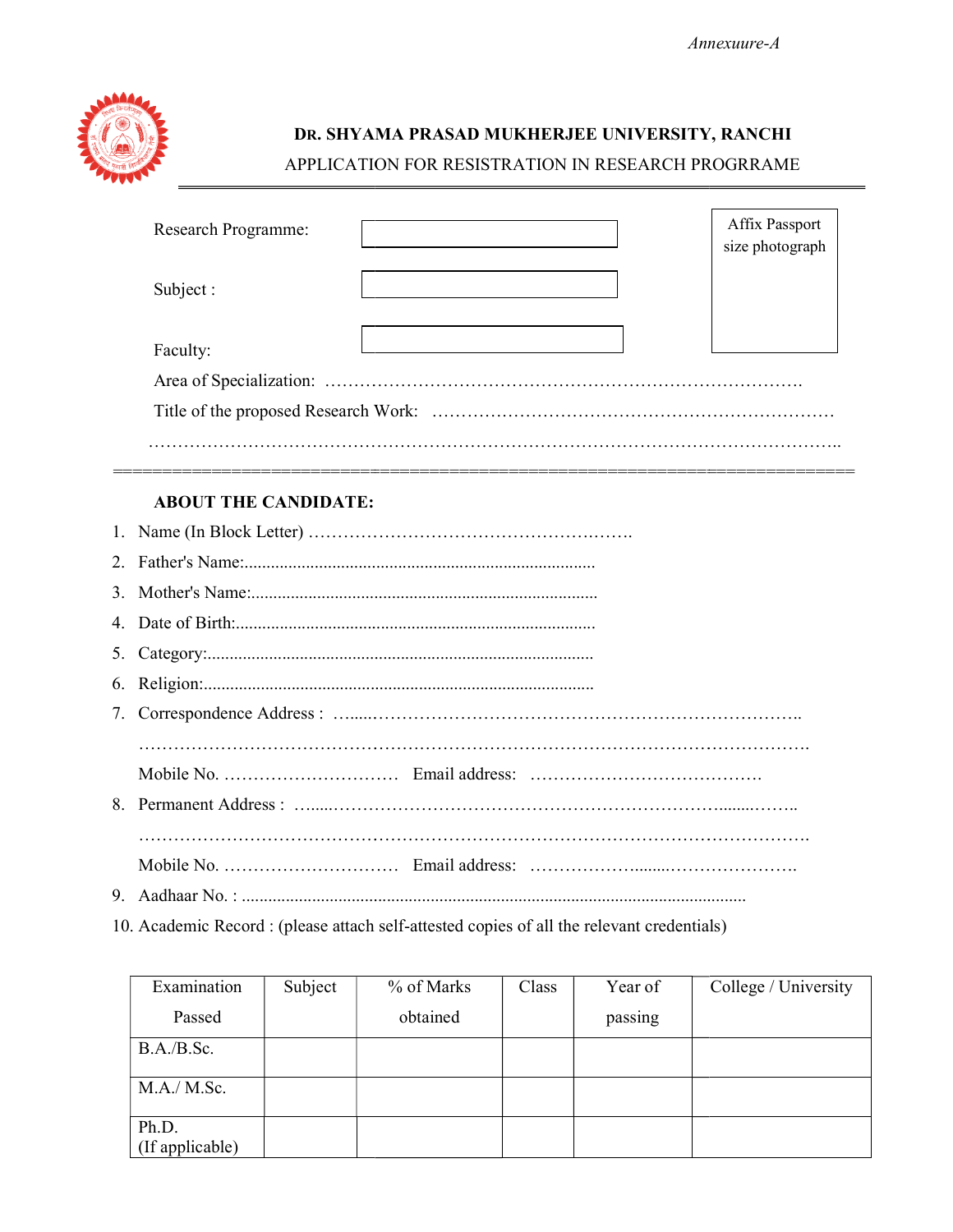Title of the Thesis (To be filled by the candidates of D. Litt. / Ph.D. Programme):

………………………………………………………………………………………………………….

- ………………………………………………………………………………………………………….
- 11. Specialization at the master's level:………………………………………………………………….
- 12. Number of published Research Papers, if any (attach copies of publication): ……………………
- 13. Whether previously applied for any Research Programme in this University or any other University?: Yes / No (If yes what was the result)……………………………………………………..
- 14. Details of Teaching Experience, if any:
	- At Post-Graduate. Level: ………………………..Years

At Under-Graduate. Level: ………………………Years

- 15. Registration No. & Year of Registration in this University: ………………………….
- 16. Are you employed?: Yes / No

(If yes give details of your employment mentioning the nature of job, designation etc. & attach 'No Objection Certificate' from a person of the organization who is authorized do so, in separate sheet)

- 17. Have you qualified for Ph.D. entrance Test 2018 conducted by DSPMU,Ranchi or NET, JRF etc. or have passed M.Phil. ? : ……………………………………………………………………………..
- 18. ARE YOU RECIPIENT OF ANY Financial Assistance in the form of Scholarship / Stipend etc.?: Yes / No ( If yes attach details).

# ABOUT THE SUPERVISOR; ( To be filled by the Supervisor)

- 19. Name: …………………………………………………………………………… 20. Address for correspondence: ….. ……………………………………………………………….. …………………………………………………………………………………………………….
- Mobile No. …………………… Fax ……………….. Email Address: …………………………….
- 21. Designation: ………………………………………………………………………………
- 22. Teaching Experience: P. G. :……………Years; U.G.: …………………Years
- College/ University: …………………………………………………………………………….
- 23. Academic Records: (Please attach self-attested copies of all the relevant credentials):

| Degree             | Subject | % of Marks | Class | Year of | College / University |
|--------------------|---------|------------|-------|---------|----------------------|
|                    |         | obtained   |       | passing |                      |
| M.A./ M.Sc.        |         |            |       |         |                      |
| Ph.D.              |         |            |       |         |                      |
| $D'$ Litt. / Ph.D. |         |            |       |         |                      |

Title of the Ph.D. Thesis: ……………………………………………………………………………….

Specialization at the master's Level: ……………………………………………………………………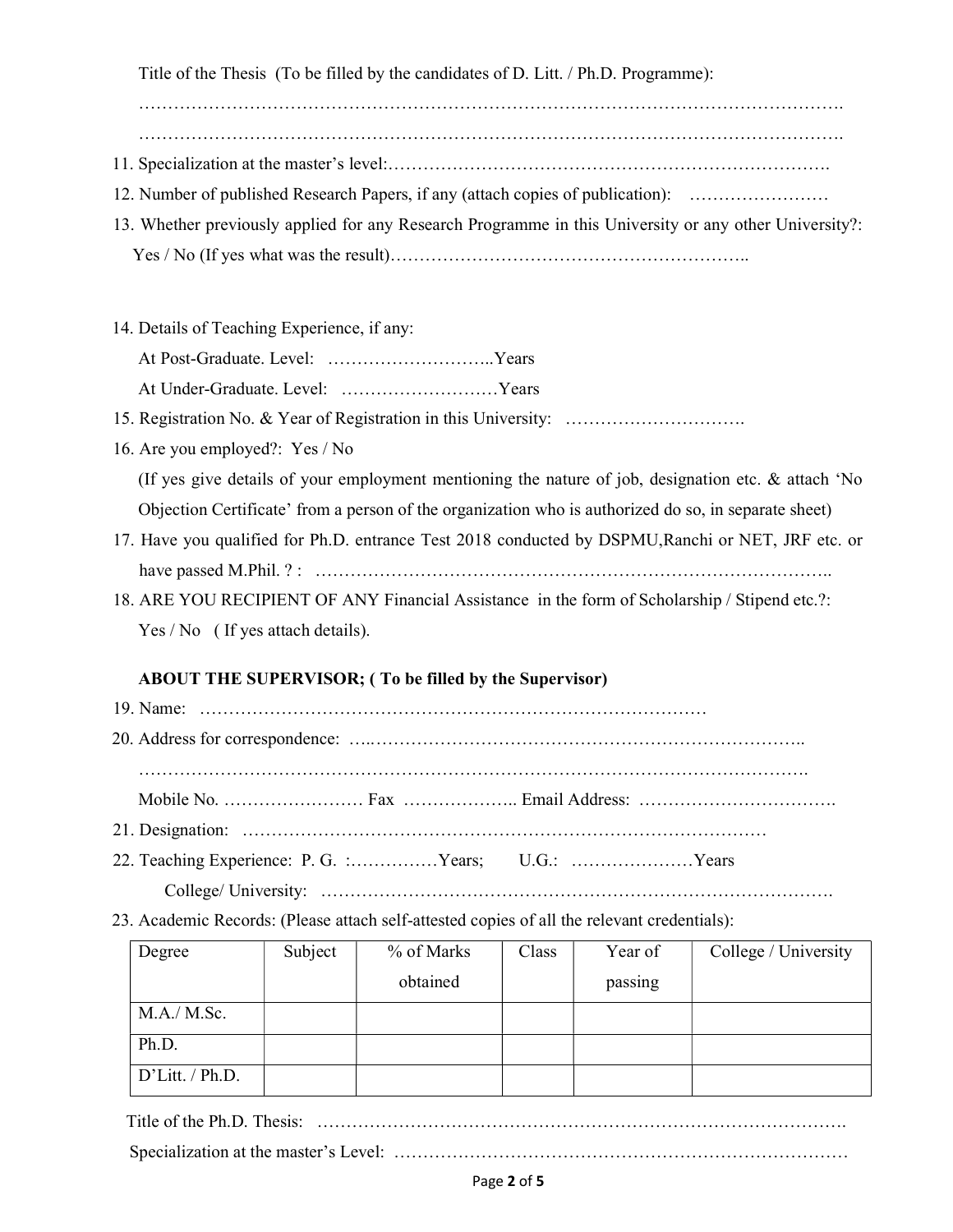| <b>Research Publications:</b>                                                               |         |                                                                            |       |         |                      |  |  |
|---------------------------------------------------------------------------------------------|---------|----------------------------------------------------------------------------|-------|---------|----------------------|--|--|
| (Attach copy of the best two/five recent publications as required)                          |         |                                                                            |       |         |                      |  |  |
|                                                                                             |         |                                                                            |       |         |                      |  |  |
| (b) Number of papers published in International (foreign) referred Journals:                |         |                                                                            |       |         |                      |  |  |
| (c) Number of papers published in proceeding of the National and International              |         |                                                                            |       |         |                      |  |  |
| Conferences:                                                                                |         |                                                                            |       |         |                      |  |  |
|                                                                                             |         | (d) Number of Books authored (Text Book as well as Reference Books:        |       |         |                      |  |  |
| 25. Number of Ph.D. Students already received degree under your supervision:                |         |                                                                            |       |         |                      |  |  |
| 26. Number of Ph.D. Students currently enrolled:                                            |         |                                                                            |       |         |                      |  |  |
|                                                                                             |         | ABOUT THE CO-SUPERVISOR; (To be filled by the Co-Supervisor if applicable) |       |         |                      |  |  |
|                                                                                             |         |                                                                            |       |         |                      |  |  |
|                                                                                             |         |                                                                            |       |         |                      |  |  |
|                                                                                             |         |                                                                            |       |         |                      |  |  |
|                                                                                             |         |                                                                            |       |         |                      |  |  |
|                                                                                             |         |                                                                            |       |         |                      |  |  |
| 30. Teaching Experience: P. G. :Years; U.G.: Years                                          |         |                                                                            |       |         |                      |  |  |
|                                                                                             |         |                                                                            |       |         |                      |  |  |
| 31. Academic Records: (Please attach self-attested copies of all the relevant credentials): |         |                                                                            |       |         |                      |  |  |
| Degree                                                                                      | Subject | % of Marks                                                                 | Class | Year of | College / University |  |  |
|                                                                                             |         | obtained   passing                                                         |       |         |                      |  |  |
| M.A./ M.Sc.                                                                                 |         |                                                                            |       |         |                      |  |  |
| Ph.D.                                                                                       |         |                                                                            |       |         |                      |  |  |
| D'Litt. / Ph.D.                                                                             |         |                                                                            |       |         |                      |  |  |
|                                                                                             |         |                                                                            |       |         |                      |  |  |
|                                                                                             |         |                                                                            |       |         |                      |  |  |
|                                                                                             |         |                                                                            |       |         |                      |  |  |
|                                                                                             |         |                                                                            |       |         |                      |  |  |
|                                                                                             |         |                                                                            |       |         |                      |  |  |
| <b>Research Publications:</b>                                                               |         |                                                                            |       |         |                      |  |  |
| (Attach copy of the best two/five recent publications as required)                          |         |                                                                            |       |         |                      |  |  |
|                                                                                             |         |                                                                            |       |         |                      |  |  |
| (b) Number of papers published in International (foreign) referred Journals:<br>Page 3 of 5 |         |                                                                            |       |         |                      |  |  |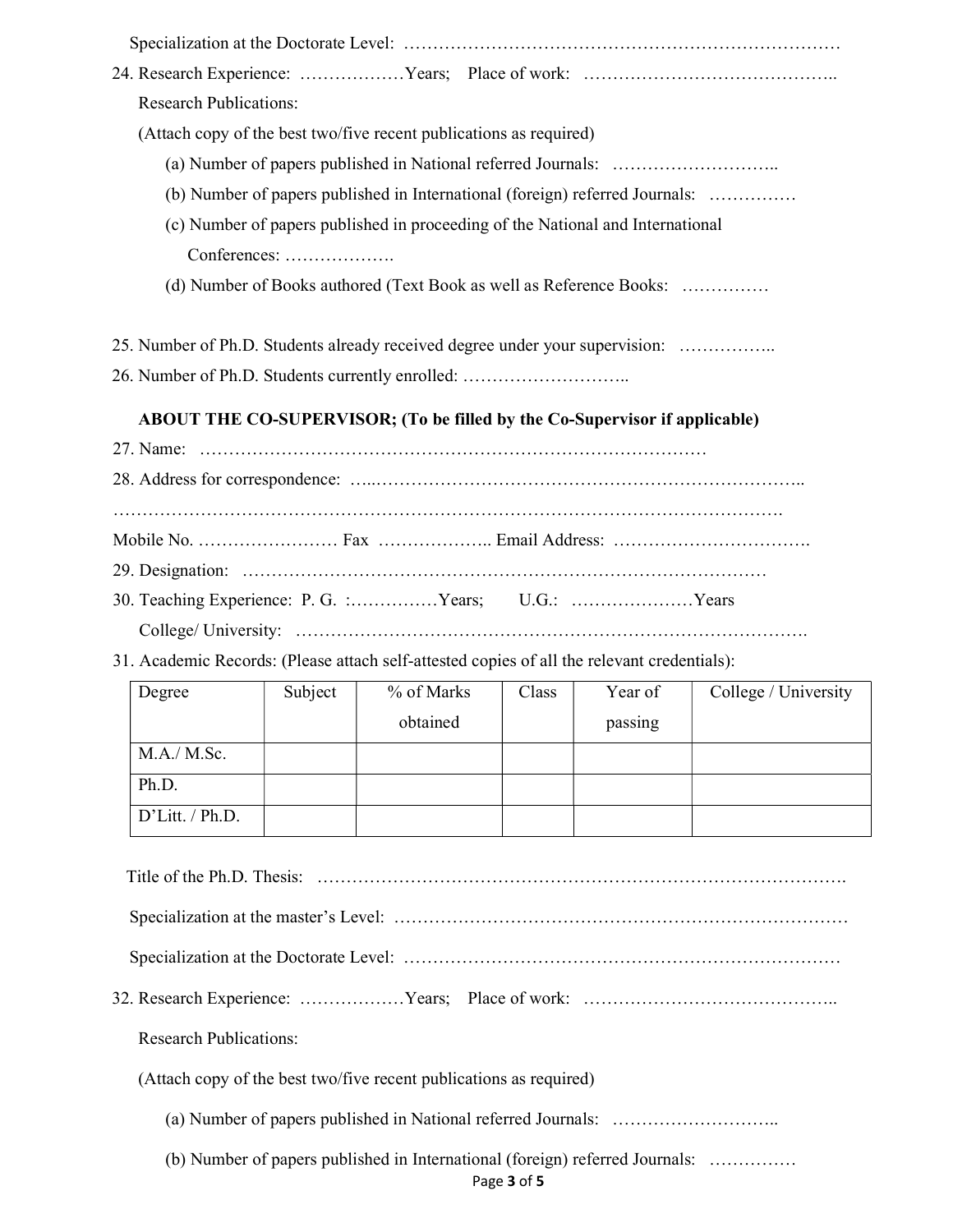(c) Number of papers published in proceeding of the National and International Conferences:

……………..........................................................….

- (d) Number of Books authored (Text Book as well as Reference Books: ……………
- 33. Number of Ph.D. Students already received degree under your supervision: ……………..
- 34. Number of Ph.D. Students currently enrolled: ………………………..

### ABOUT THE SYNOPSIS

Whether statement of the problem (synopsis) on which he/she proposes to work has been enclosed? The synopsis must contain the sections such as : State-of-the-art, Problem to be investigated, Objective of the investigation and motivation, Hypothesis, Research Design and Methodology, Tools to be used in the collection of data, Significance of the study, Its relevance to the present day problem and need of the society, Contribution to the existing knowledge, Future work, Related references etc.

(Attach six copies of the synopsis)

- 35. Availability of the infrastructure and facilities at the proposed place of work in relation to the proposed synopsis. Give details.
- 36. Whether any collaboration in the form of library, laboratories, etc is required from another Institution. If so, give details including the 'Certificate' from the Authorized person of the Institute / Head of the Department / University allowing the candidate to use the facilities.

## DECLARATION BY THE CANDIDATE:

- (i) I hereby declare the particulars furnished by me are correct. I am aware that any incorrect information may lead to cancellation of my registration. I promise to abide by rules and regulation of the University.
- (ii) I hereby declare that currently I am not enrolled / registered for the Doctoral Degree in any University and so long as I have been registered for Ph.D. Degree Programme at this University, I shall not get registered at any other University.
- (iii) I hereby undertake that the synopsis is original in nature and has not been plagiarised. If it is found in future that my synopsis is plagiarised, my registration  $\ell$  admission to Ph.D. Course shall be cancelled. Apart from this I will also abide by the regulations of University Grants Commission (UGC) & Dr. Shyama Prasad Mukherjee University regarding plagiarism while giving final shape to the thesis. In case of violation my thesis shall liable to be rejected.

| DATE :                                        | Signature of the Candidate |
|-----------------------------------------------|----------------------------|
| $\text{PLACE}: \dots \dots \dots \dots \dots$ |                            |

#### CONSENT OF THE SUPERVISOR :

I hereby give my consent to supervise the candidate on the proposed synopsis leading to M.Phil. / Ph.D./ D. Litt. / D.Sc. degree of the University. I further certify that the synopsis referred above, to the best of my